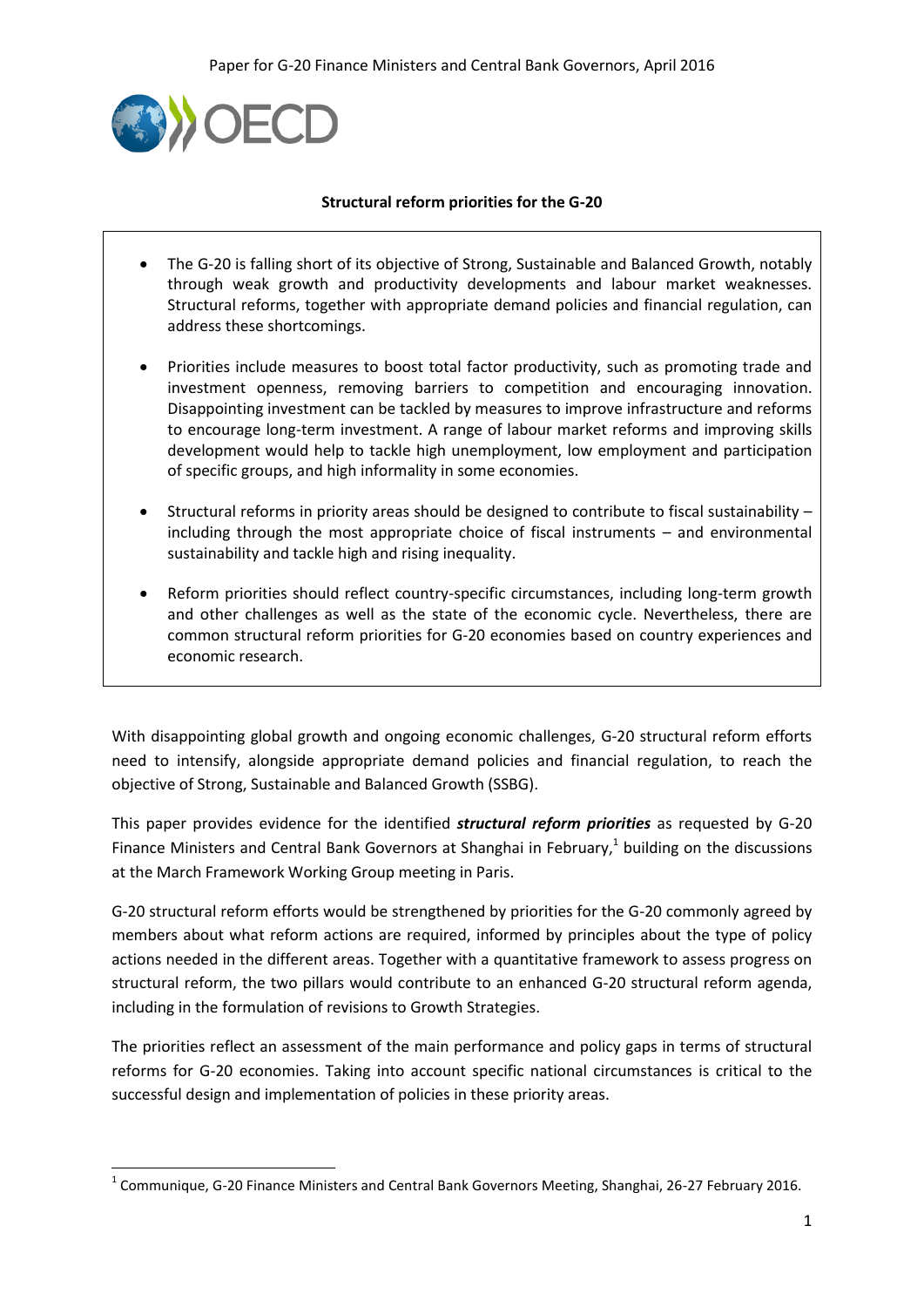Priorities draw on the existing G-20 reform agenda and Growth Strategies, and align with OECD analysis of policy requirements in *Going for Growth* and *OECD Country Surveys*. OECD analysis reflects qualitative and quantitative analysis of structural reforms in advanced and emerging economies over many decades.

This paper sets out structural reform priorities for the G-20 to strengthen growth and meet other SSBG objectives, taking into account demand conditions and country situations.

#### *Structural reform priorities*

# *The G-20 is falling short of the objective of Strong, Sustainable and Balanced Growth*

A strong recovery in the G-20 economies remains elusive as world GDP growth slowed in 2015 to its slowest rate in the past 5 years and with forecasts showing a similar outlook for 2016 as growth in emerging market economies has generally slowed and as the recovery in advanced economies has is only progressing sluggishly.<sup>2</sup> GDP forecasts have been repeatedly revised down and a substantial negative output gap persists in many economies. Trade growth has been very weak and investment has been subdued. There are many signs of labour market weakness. Insufficient demand and low investment has been widespread and this in turn has depressed the rate of growth of potential output. At the same time, growth remains unbalanced and financial risks are high, public debt in many economies is at high levels, inequality is high or rising in many economies and environmental challenges need to be addressed.

A central feature of these challenges is the slowdown in productivity growth in both advanced and emerging economies. This reflects a combination of weak investment since the crisis and a weakening of growth trends in multi-factor productivity (MFP). The weakness of investment in advanced economies is mainly the outcome of a disappointing recovery in business investment, while low housing investment and cuts back in public investment have also contributed.<sup>3</sup> Some emerging economies have struggled to mobilise infrastructure investment, while the quality of investment has proved difficult to maintain in others.

The decline in MFP growth appears to have begun in many advanced economies before the financial crisis and has continued during the recovery phase, while the slowdown in MFP growth in emerging economies has emerged more recently. There are signs that the pace of productivity growth and innovation at the technological frontier over the past decade has remained strong, but that slower diffusion of productivity gains from the most efficient firms through the economy is leading to lower aggregate productivity growth (see Figure 1). **4**

**.** 

<sup>2</sup> OECD *Interim Economic Outlook*, February 2016.

<sup>3</sup> OECD "Lifting investment for higher sustainable growth" *Chapter 3:* OECD *Economic Outlook*, June 2015.

<sup>&</sup>lt;sup>4</sup> OECD "The Future of Productivity", 2015.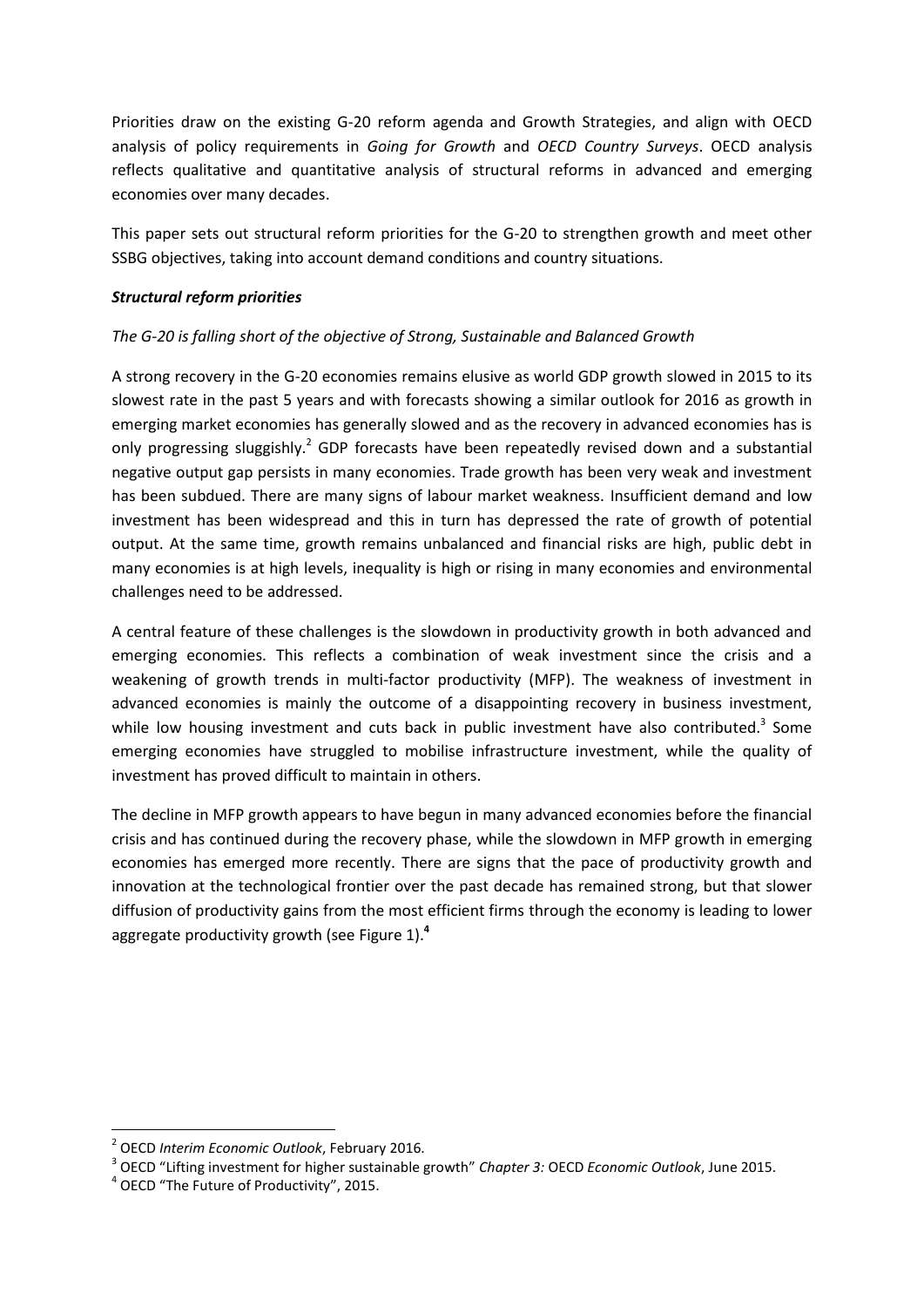

There remain more than 120 million people unemployed in G-20 economies, despite some reduction in unemployment rates since the peak. At the same time, significant labour market weaknesses remain in terms of employment growth, participation rates and in specific segments of the labour market, such as employment of women, youth, older workers and the low skilled. Widespread labour market informality remains a problem in a number of G-20 economies.

Low growth has impeded progress towards the G-20's SSBG objective, including the aspects of fiscal sustainability and reducing global imbalances, while income inequality has been increasing in many advanced economies and remains high in emerging economies. Addressing environmental challenges also remains pressing.

# *The role of structural reform*

**.** 

With disappointing progress towards the SSBG objective, G-20 structural reform efforts need to intensify, alongside appropriate demand policies and financial regulation. Structural measures essentially provide the only route to better long-term outcomes. There is a clear link between a range of structural policy settings in areas, like trade, competition, taxes and skills, and outcomes.

Progress in structural reforms has been an important driver of growth in the past. A slowing in the pace of reform relative to past norms would therefore contribute to a lowering of growth. The OECD's reform responsiveness indicator provides a measure of reform intensity (see Figure 2). While the pace of reform picked up in the immediate post-crisis period, reform intensity appears to have slowed more recently in both advanced and EME economies. In some countries, there have been significant efforts, but in many very little has been undertaken.

<sup>&</sup>lt;sup>5</sup> Andrews, D., C. Criscuolo and P. Gal (2015). "Frontier firms, technology diffusion and public policy: micro evidence from OECD countries", OECD paper.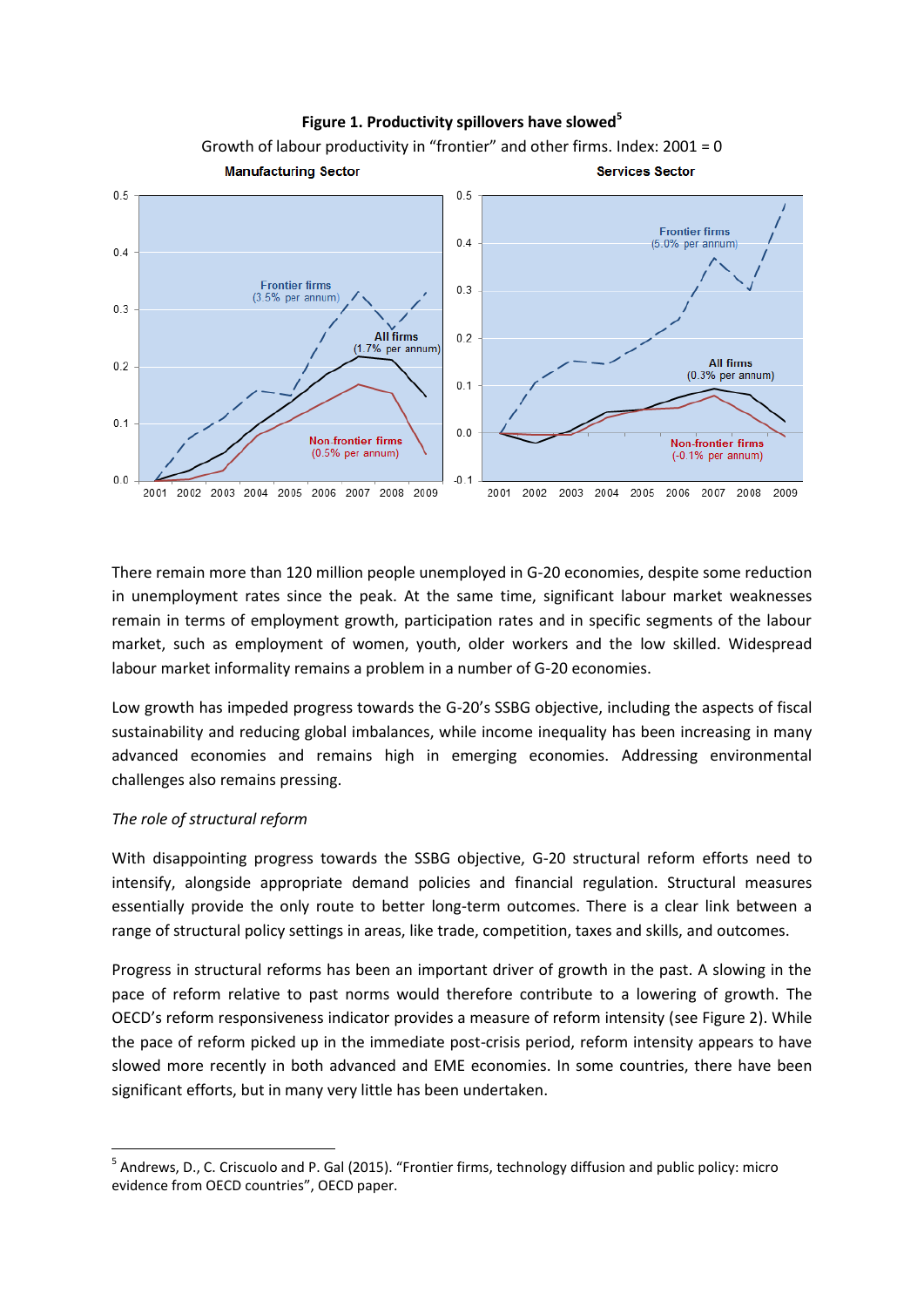

**Figure 2. Share of OECD** *Going for Growth* **recommendations implemented**<sup>6</sup>

Note: Calculated for all countries for which recommendations are available. Emerging market economies include Brazil, Chile, China, Columbia, India, Indonesia, Mexico, Russia, Turkey and South Africa; Mexico and Turkey only for 2009-10. Advanced includes the rest of the OECD.

At the same time, the pace of structural reforms has been inadequate to strengthen the underlying growth trajectory in the face of growing underlying challenges. Considerable space remains to undertake more ambitious structural reforms across a wide range of policy areas.

Delivering on the Brisbane objective to raise collective G-20 GDP by more than 2 percent by 2018 through full and timely implementation of the Growth Strategies would require accelerating progress on reforms. Progress has been made on implementation with around half of policy commitments implemented so far, but those remaining are subject to risks regarding full and timely implementation. The outcome is therefore likely to be closer to a "business as usual" scenario than the required acceleration in reform efforts.

# *Structural policy priorities*

The main policy priorities are to mobilise the core levers to boost total factor productivity, as well as creating more favourable conditions for investment and employment. This would contribute primarily to stronger growth, but also should contribute to fiscal sustainability, improved environmental outcomes and reducing income inequality. **Box 1** summarises the framework used in the OECD's *Going for Growth* report identify structural reform priorities.

There are a number of trade-offs and complementarities between the objectives and policy levers, although many policies can contribute to multiple objectives. For example, an assessment by the OECD of Growth Strategy Key Commitments shows that many would have a positive effect on reducing income inequality or would have no clear effect on social outcomes, while very few would be expected to add to inequality.<sup>7</sup>

**.** 

<sup>7</sup> OECD 2015 Framework Working Group Note: Inequality and Inclusive Growth: Policy tools to achieve [balanced growth in G-20 economies.](http://www.oecd.org/g20/topics/framework-strong-sustainable-balanced-growth/Inequality-and-Inclusive-Growth-Policy-Tools-to-Achieve-Balanced-Growth-in-g20-Economies.pdf)

<sup>6</sup> OECD *Going for Growth* 2016.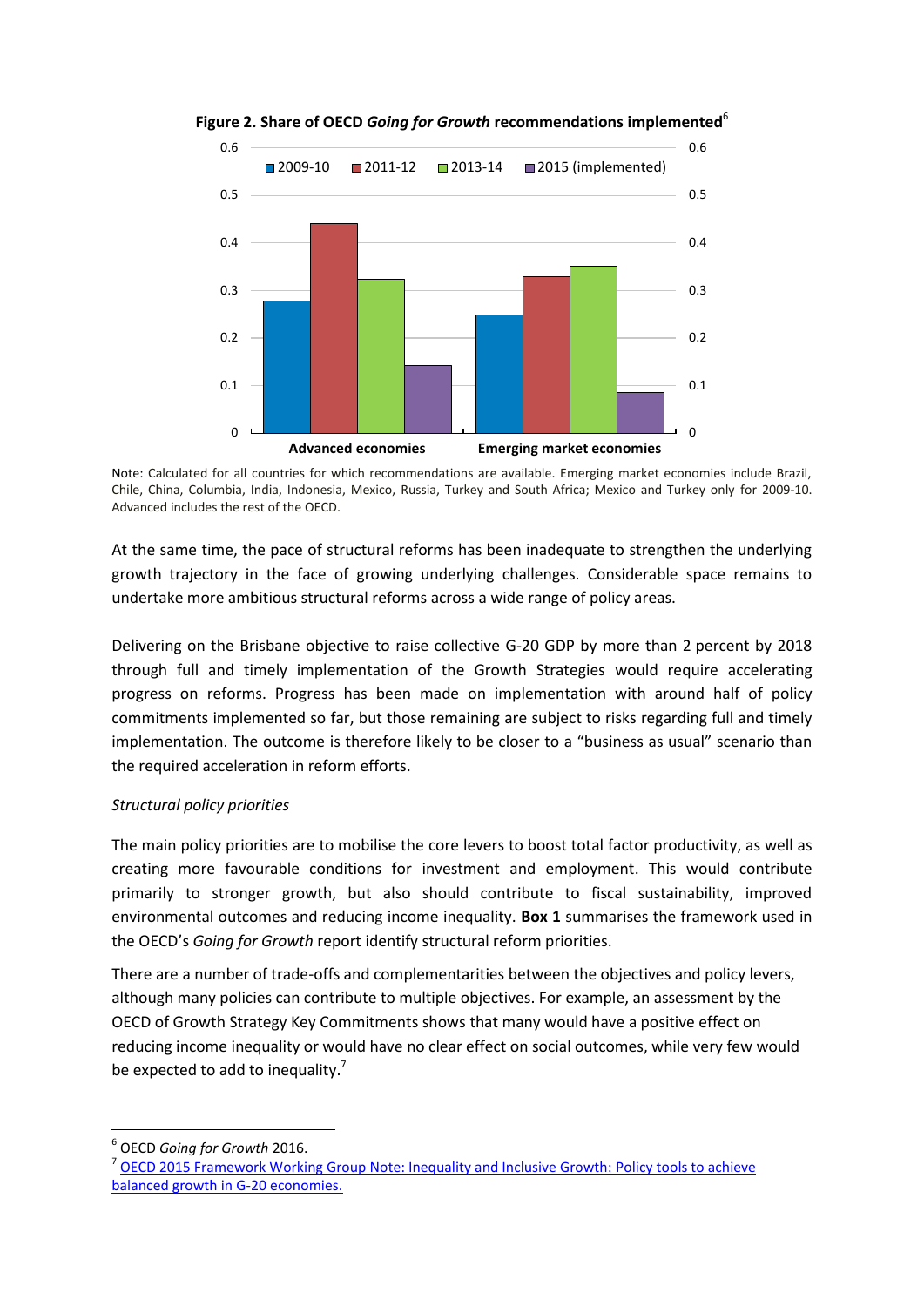#### **Box 1 – OECD** *Going for Growth* **framework to identify structural reform priorities**

The OECD's *Going for Growth* report identifies structural reform priorities in OECD and G-20 countries.<sup>8</sup> First published in 2005, the annual report provides an overview of structural policy developments from a comparative perspective.

*Going for Growth* uses a framework to assess the influence of policies on GDP per capita through multiple and well-identified channels of labour productivity and labour utilisation. The link between economic outcomes and policies is based on a broad set of indicators of structural policies and performance.

Linking specific policy settings and determinants of GDP per capita is well-grounded from a theoretical and empirical perspective in a vast body of academic literature. This is based on empirical evidence and research of links between policies and outcomes (including by using indicators), recognised policy challenges and problems for countries and informed by international experience. The main relationships have been used empirically in a large set of OECD studies.

The quantitative indicators used in *Going for Growth* measure different outcomes (including income, environment and inequality) and policy settings. A core set of 32 policy indicators (provided as a standalone chapter in each edition) allow for analysing change over time for a particular country as well as a comparison of policy settings across countries. These internationally comparable indicators enable countries to assess their economic performance and structural policies in a broad range of areas. The indicators cover taxation and income support systems and how they affect work incentives, as well as product and labour market regulations, education and training, trade and investment rules and innovation policies.

Three of the five *Going for Growth* reform priorities for each country are chosen based on these indicators and the other two are based on the country-specific circumstances from OECD *Economic Surveys* (see below).

Each *Going for Growth* report also takes stock of recent progress in implementing policy reforms that were identified as priorities in the previous edition.

In addition to *Going for Growth*, the OECD produces *Economic Surveys* every two years for each OECD member country, Brazil, China, India, Indonesia and South Africa (the OECD Key Partners), and for other countries. *Economic Surveys* are peer-reviewed and focus on policies having a potential to improve the economy's long-run performance and the links between structural policies in these areas and macroeconomic performance. In-depth chapters cover a wide range of policy areas including labour markets, competition, innovation, human capital, financial markets, sustainable development, social security, taxation, health care and public spending.

At the same time, specific policies targeted at the wider objectives are likely to be needed, in addition to the effects coming from pro-growth policies. These policies should be designed to achieve their objectives in a growth-friendly way. Changes to the composition of fiscal policy in

**.** 

 $^8$  Of G-20 members, only Argentina, the European Union (EU) and Saudi Arabia are currently not covered by the OECD *Going for Growth* exercise. Almost all EU members are included individually and the OECD publishes Economic Surveys of the EU every two years.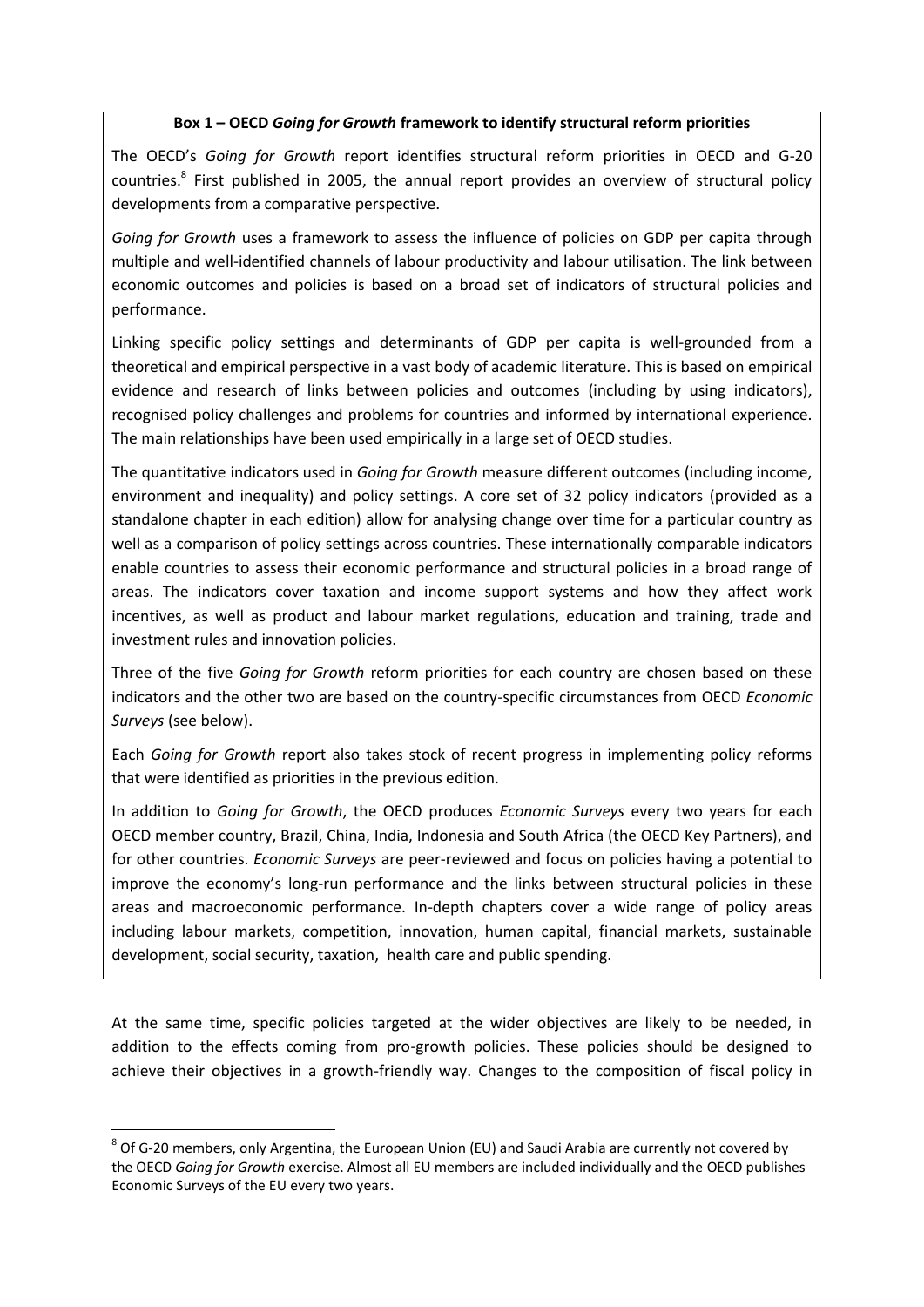terms of the use of different tax and spending instruments can play an important role in supporting growth and improving fiscal sustainability.

The identified 9 structural reform priorities for the G-20 include 6 priorities that would contribute mostly to stronger growth, 2 that focus on more balanced growth, and policies to foster more inclusive growth which also contribute to the SSBG objective (Table 1).

The pro-growth priorities build on the four themes of the Brisbane Growth Strategies: trade, competition, investment and jobs. Encouraging innovation and improving and strengthening financial systems are useful complements to policies in the four areas identified to Brisbane. While reforms under the different areas often have effects on several of the intermediate drivers of growth, these priority areas would likely act in large part through productivity, notably MFP, thereby tackling one of the key challenges in the current conjuncture.<sup>9</sup> The G-20 has made commitments in many of these priority policy areas, including through the 2025 target for female participation, the youth employment target and G-20 Investment Strategies.

| <b>SSBG</b> objective      | Intermediate drivers                   | <b>G-20 Structural Reform Priorities</b>                    |
|----------------------------|----------------------------------------|-------------------------------------------------------------|
| Stronger growth            | Productivity<br>(multi-factor)         | <b>Promoting Trade</b> and Investment Openness              |
|                            |                                        | <b>Encouraging Innovation</b>                               |
|                            |                                        | Promoting Competition and an<br><b>Enabling Environment</b> |
|                            | Investment<br>(capital deepening)      | <b>Improving Infrastructure</b>                             |
|                            |                                        | Improving and Strengthening the                             |
|                            |                                        | <b>Financial System</b>                                     |
|                            | Employment                             | <b>Advancing Labour Market Reform,</b>                      |
|                            |                                        | <b>Educational Attainment and Skills</b>                    |
| More sustainable<br>growth | Fiscal sustainability                  | <b>Promoting Fiscal Reform</b>                              |
|                            | <b>Fnvironmental</b><br>sustainability | <b>Enhancing Environmental Sustainability</b>               |
| More balanced<br>growth    | Inclusiveness                          | Promoting Inclusive Growth                                  |

**Table 1. G-20 Structural Reform Priority Areas**

Note: **Bold** indicates G-20 priorities from Brisbane Growth Strategies.

**.** 

Boosting productivity growth can be achieved by more policy action in the areas of promoting trade and investment openness, encouraging innovation and promoting competition and improving the overall enabling environment for businesses. Reducing barriers to trade and FDI increases exposure

<sup>&</sup>lt;sup>9</sup> The [IMF-OECD note to G-20 on macroeconomic and reform priorities](http://www.g20.org/English/Documents/PastPresidency/201512/t20151225_1853.html) simulations, as well as subsequent quantification of G-20 members' Growth Strategies both suggest MFP as being the most important channel for the impact of reforms in the G-20, although there are also investment and employment gains.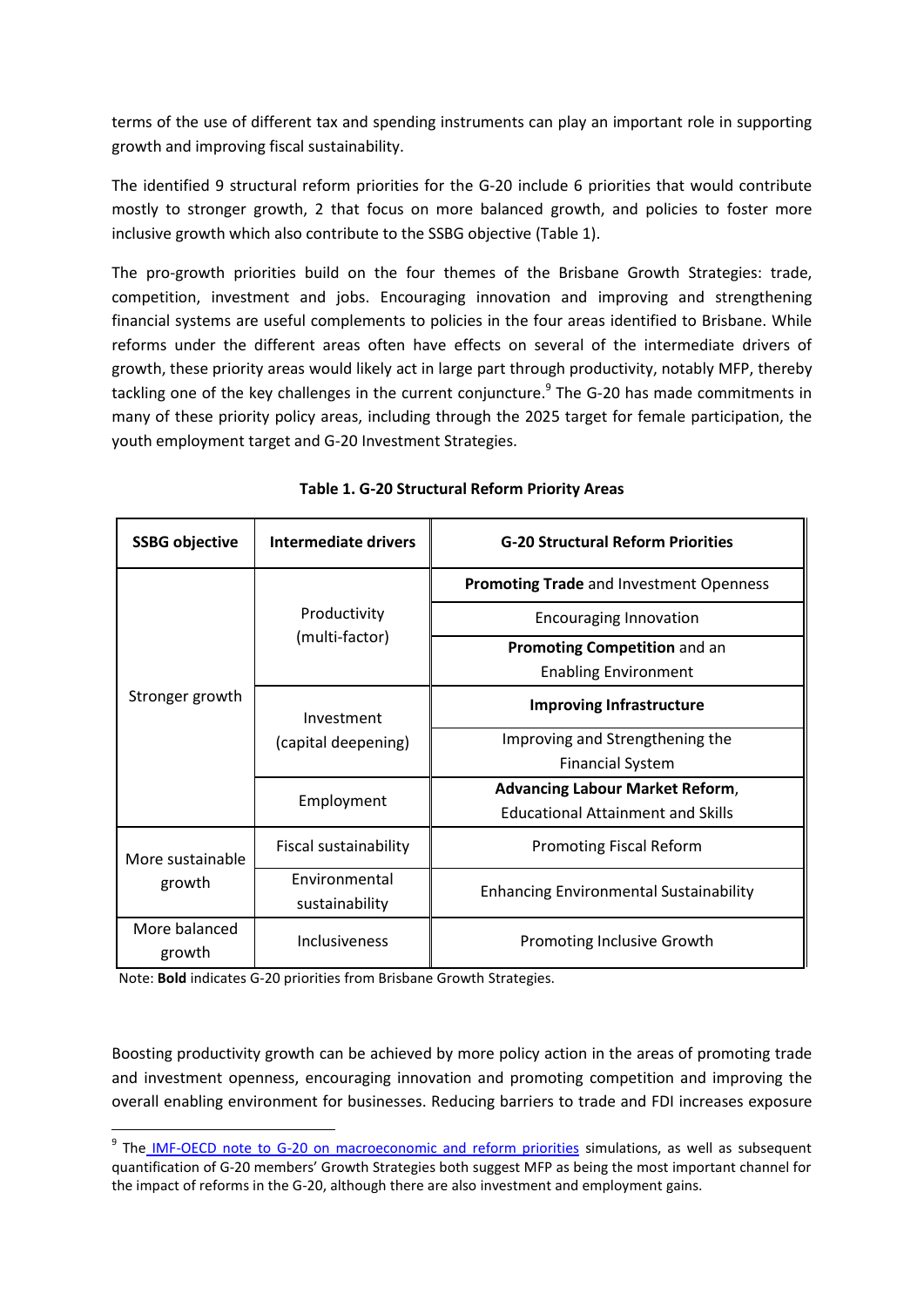to international competition and strengthens incentives for firms to make productivity improvements. Many of the required policy measures are "behind the border" and therefore have a stronger overlap with measures to reduce barriers to entry in domestic markets. While markets for manufactured goods are generally more open, opening services markets would be one of the main levers to boost productivity in many economies, not least as these services are often relatively tightly regulated. Removing restrictive product market regulations and ensuring effective competition policies are needed to create stronger incentives for the development of new and more efficient activities. Stronger trade and FDI linkages allow countries to reap the benefits from integrating better into global value chains, accelerating technology diffusion and increase productivity via upgrading.

Innovation is a key driver of productivity, growth and wellbeing, and plays an important role in helping address core public policy challenges like health, the environment and food security. Innovation-led productivity growth will become even more important in the future to address key challenges like ageing populations and climate change. Investment in innovation and knowledgebased capital (KBC) is needed not just to move the technology frontier outward but also to facilitate the absorption of technologies and new ideas developed elsewhere and bring them to the market. At the same time, innovation policies are more effective when firms have the incentives to strive for the development of new and better-quality products at lower costs. Competition and open markets are particularly important to provide such incentives.

Strengthening investment, notably in infrastructure, is a priority across the G-20. This requires more and better public investment, as well as financial and regulatory reforms to remove obstacles to investment and especially long-term investment by the private sector in infrastructure. In advanced economies, infrastructure needs often relate to upgrading existing infrastructure, including in making infrastructure smarter by integration of digital technologies, or meeting new environmental needs. In emerging economies, more basic infrastructure is often lacking and holds back privatesector activity and productivity growth. Infrastructure projects promote economic efficiency and add to productive capacity. Deep, liquid and well-regulated financial markets and financial innovation within a prudent regulatory framework are critical to finance investment and new ideas, as well as to channel resources to the best projects.

High and persistent unemployment, low female labour market participation and a large informal labour force undermine making the most out of labour resources, but also can impair labour productivity and contribute to rising or high levels of inequality and social exclusion. Levers to tackle these challenges include labour market policies that protect workers rather than jobs, reduce labour market duality, make wages more responsive to local conditions, and removing barriers to female labour market participation. At the same time, improving equal access to education, investing in skills and creating more opportunities to high quality education and training would support inclusive growth.

Sustainable public finances are a key element to ensure that growth can be sustained over the longrun. Fiscal policy also plays a crucial role in achieving delivering public goods and services and providing social protection using tax instruments that are as growth-friendly as possible. In many countries, there is room for improving the efficiency of the public administration, which would allow doing more with the same amount of resources. Broadening the tax base and eliminating inefficient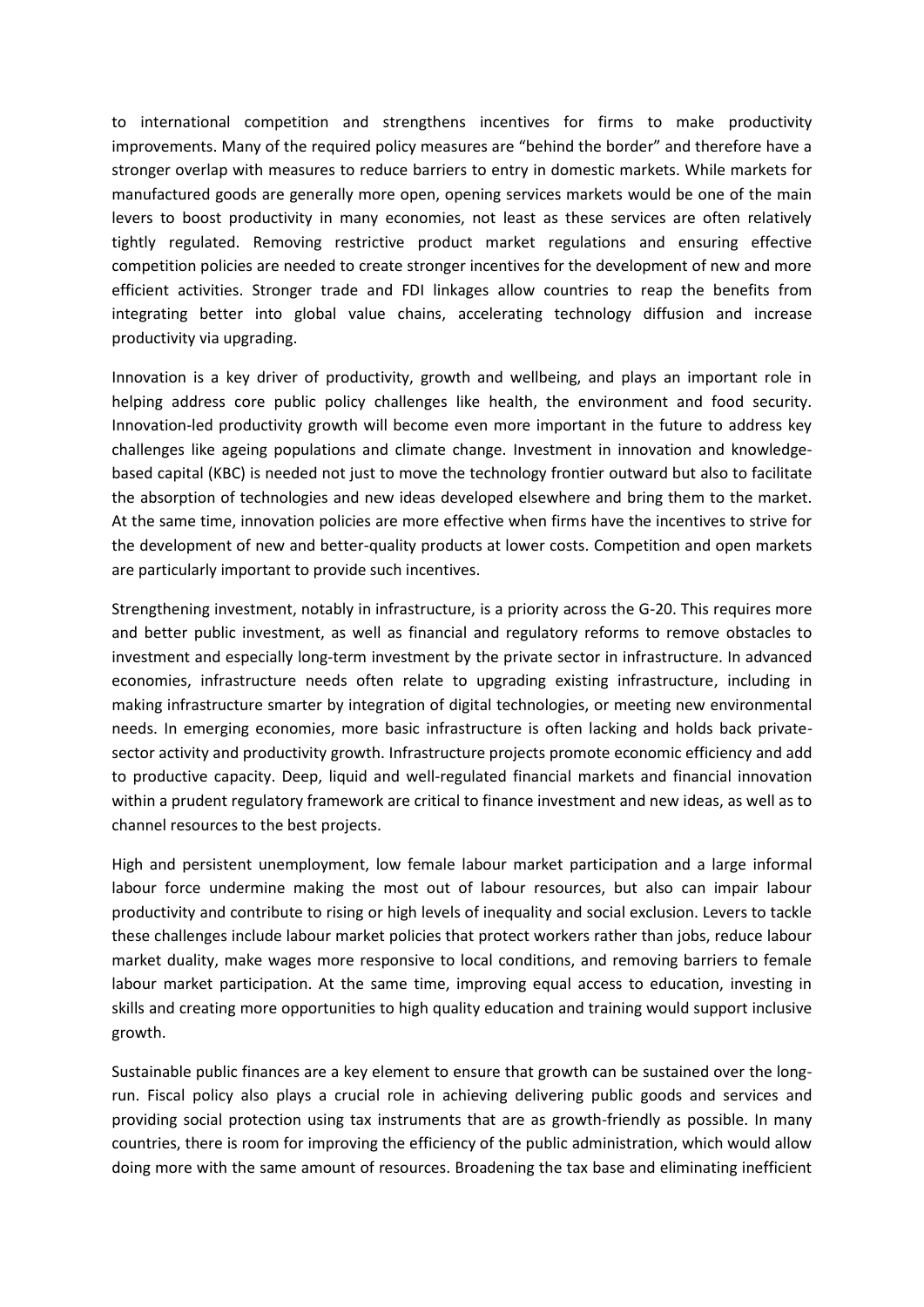tax expenditures, as well as shifting taxation from direct taxation on labour and capital towards consumption, property and inheritance taxation would support growth and contribute to a fairer distribution of the tax burden.<sup>10</sup>

Growth-enhancing reforms can in principle both reduce inequality, for example by removing barriers to employment or formal jobs for the low-skilled, but also increase inequality, for example by encouraging technological change that increases the wages of higher-skilled workers relative to those with fewer skills. An OECD assessment of the Brisbane Growth Strategies found that around a quarter of measures would reduce also inequality, with a smaller number increasing wage and income inequality, and most measures having no clear effect. However, give the scale of the challenge of inequalities, the policy response should not rely solely on side-effects of growthenhancing reforms. Specific policies are needed to address the underlying causes of inequality, such as providing skills and policies to foster employment and quality iobs.<sup>11</sup>

Economic growth usually comes with higher pressures on the environment. However, at some point, environmental degradation feeds back negatively on future growth and well-being (e.g. because of poorer health, water shortages, land degradation, or extreme weather events). Governments can aid the investment and development of new clean and efficient technologies and infrastructure that will facilitate the necessary transition to a low-carbon economy while sustaining growth. Furthermore, aligning policy frameworks for investment, taxation, energy, labour, agriculture, and others with the goal of transitioning towards a low-carbon economy is essential. The combination of domestic policy action and international cooperation in this area is needed to improve long-term environmental outcomes. Policies in this area should be flexible and neutral with respect to technological choices and minimising regulatory and other barriers to competition. Many countries could undertake growth-enhancing reforms which would encourage investment in cleaner energy, such as shifting the tax burden to environmental taxes, introducing road pricing or removing harmful subsidies encouraging the consumption of fossil fuels.

# *Common structural reform priorities across the G-20*

**.** 

Within these broad priorities for G-20 economies, country-specific policy priorities depend on the specific challenges economies face, their current policy settings and range of country-specific institutional factors. For example, while some countries face persistently high unemployment, unemployment in other G-20 countries is low both in cyclical and structural terms. There are important interactions between different policies and institutions, for example between incentives for market entry and the availability of credit.

Structural reform priorities therefore vary by country and depend on economy-specific circumstances, existing policies and societal preferences – there is no "one size fits all" approach or specific policy recipe. There are also important trade-offs in the design of reform packages with the state of demand), and other objectives such as fiscal sustainability, environmental outcomes and inequality.

<sup>&</sup>lt;sup>10</sup> OECD-IMF Note to the G-[20, "Fiscal Policy and Growth: Why, What and How?", September 2015.](http://www.oecd.org/g20/summits/antalya/G20-2015-Ankara-Fiscal-policy-and-long-term-growth-OECD-IMF-September.pdf)

<sup>&</sup>lt;sup>11</sup> OECD 2015 Framework Working Group Note: Inequality and Inclusive Growth: Policy tools to achieve [balanced growth in G-20 economies.](http://www.oecd.org/g20/topics/framework-strong-sustainable-balanced-growth/Inequality-and-Inclusive-Growth-Policy-Tools-to-Achieve-Balanced-Growth-in-g20-Economies.pdf)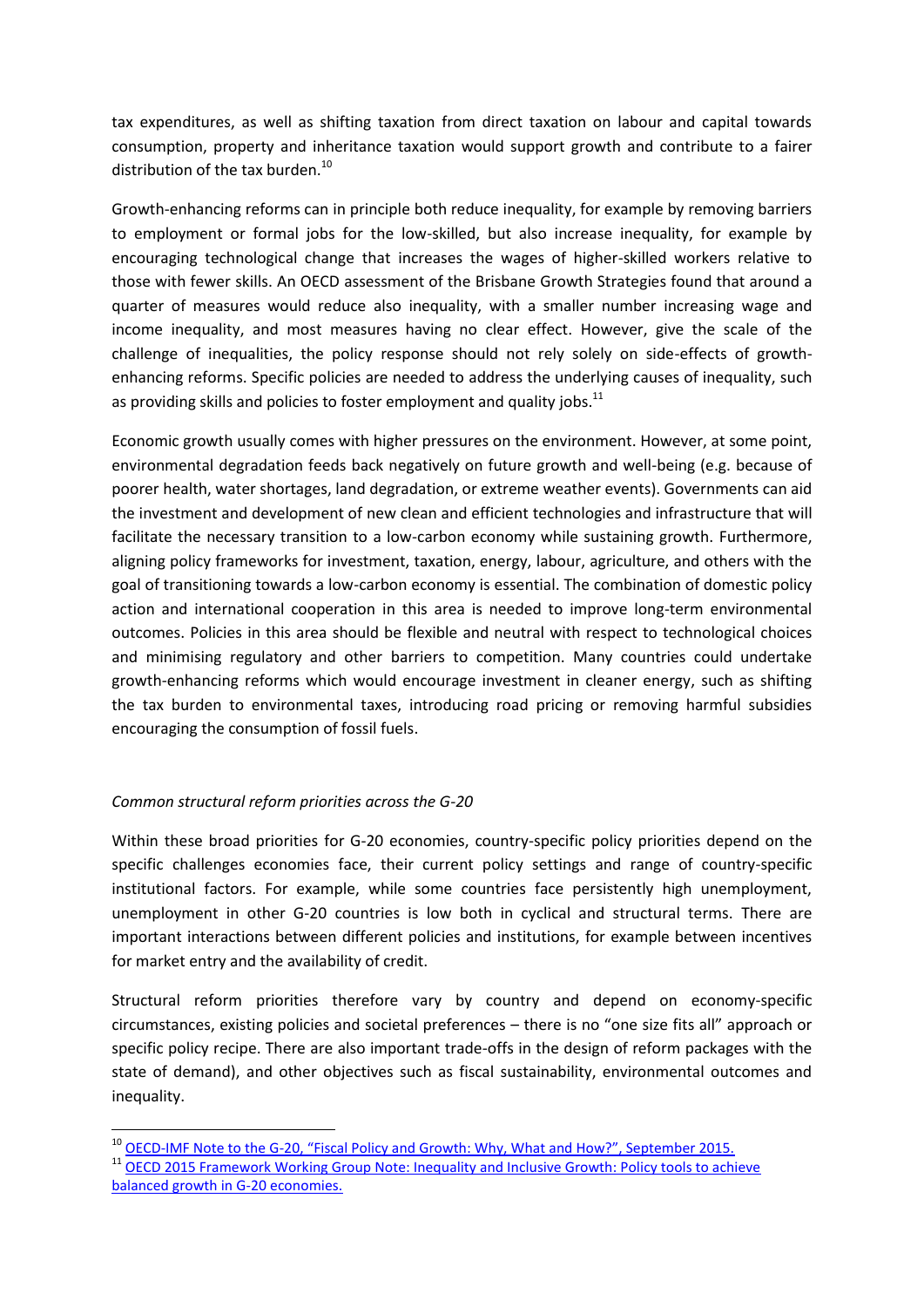Structural reforms introduced at different points of the economic cycle can also have varying impact. Consideration of priorities should also take account of the macroeconomic context and financial conditions (see **Box 2**). Given current weak global demand, structural reforms which can boost shortterm activity, as well long-term growth prospects, should be prioritised.

There are also some areas where collective action is needed, for exampling in pursuing multilateral trade agreements or around climate change.

# **Box 2 – Structural reform priorities in difficult macroeconomic conditions**

Structural reforms introduced in "normal" times have a different impact to those that are implemented in "bad" times. "Bad" times are a difficult macroeconomic environment such as persistently weak demand and the presence of a large negative output gap. The availability or effectiveness of macroeconomic policies in supporting structural reforms also matters.

Against the current background of subdued global economic prospects, there is a good case for prioritising structural reforms that, in addition to stimulating productivity and employment, can best boost activity in the short term to yield positive short-term gains in employment and domestic demand. Reform strategies that do so include:

- Putting more weight on shifting the composition of public spending towards investment. More specifically, increasing investment in public infrastructure that effectively increases the growth potential in the medium term (e.g. high-speed broadband network) can stimulate private investment in the short term.
- Reducing barriers to entry through product market reforms in services sectors with pent-up demand to facilitate the entry of new firms. Reforming rules restricting the entry of new suppliers (e.g. exclusive rights) and the capacity of existing suppliers to compete (e.g. fees control) in services industries characterised by relatively low entry costs (e.g. professional services and taxis).
- Changing housing policies and job-search assistance programmes to facilitate geographic and job mobility. This includes easing frictions in the reallocation of resources which can increase the speed of employment gains in difficult times. Housing market policies that promote residential mobility include the lowering of transaction taxes or costs on buying properties as well as the reduction of the stringency of rental regulation.
- Adjusting benefit entitlements in health or pension systems to contain future ageing-related costs. This can create the space for short-term stimulus measures and raise their effectiveness, notably through increased confidence in the sustainability of public finances. The gains from such reforms can exceed the cost in the short term to the extent that only future benefits are reduced.

In contrast, the risks that reforms fail to lift activity in the short run  $-$  or that they even further depress demand – are highest in the case of reforms that initially put downward pressures on wages or mark-ups, such as reforms of employment protection legislation, minimum wages or product market regulation in network industries. Actions to help mitigate these risks and potential contractionary effects include:

 Packaging simultaneous reforms of labour and product markets. The price reduction resulting from product market reforms eases the downward pressure on the real wage from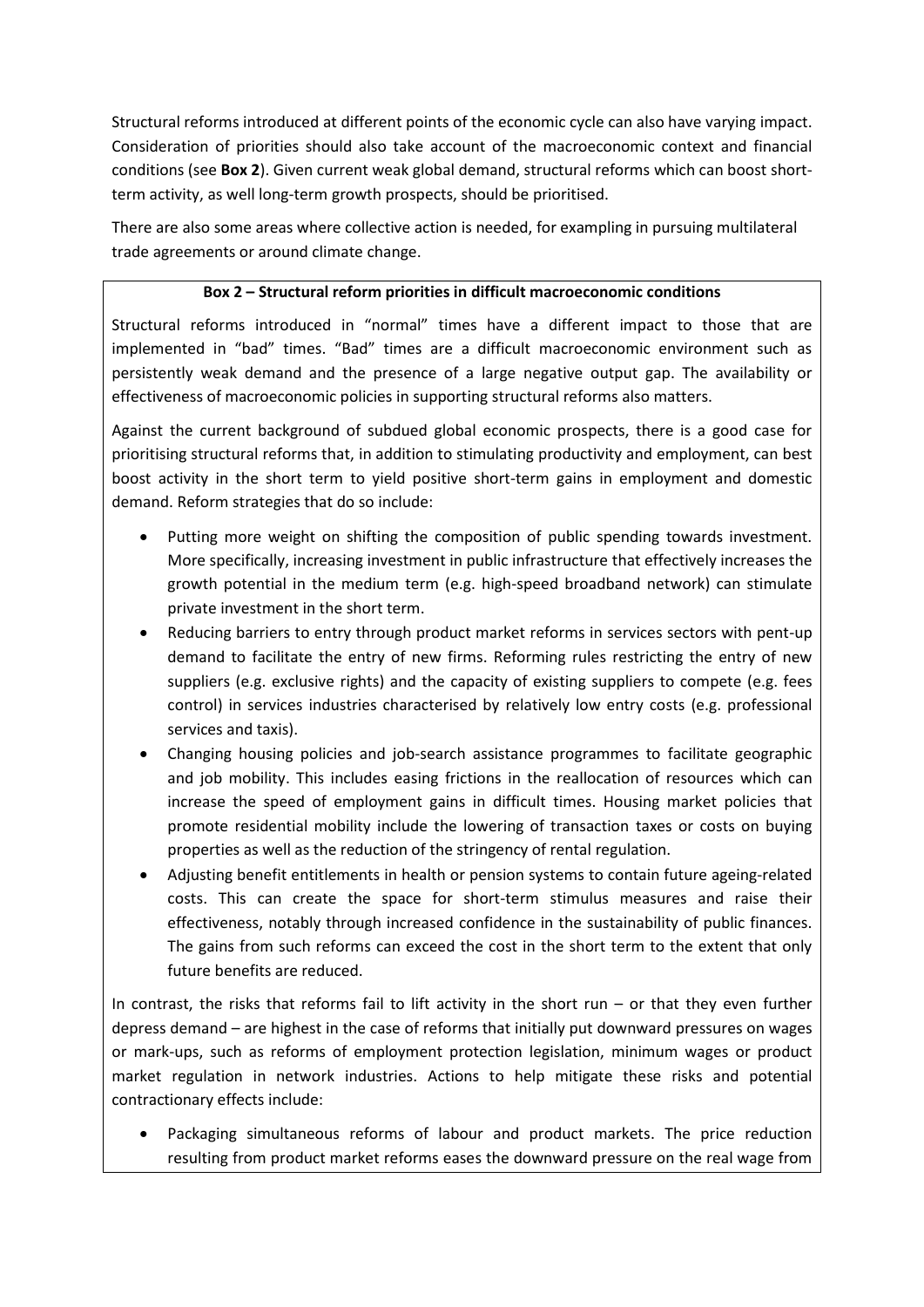labour market reforms. At the same time, labour market reforms facilitate the necessary reallocation of workers arising from product market reforms as rents are redistributed across firms and sectors.

- Addressing financial sector dysfunctions to improve the flow of credit to households and firms with limited access to financial markets. For example, in the euro area the share of non-performing loans in the banking system remains relatively high in a number of countries. Greater synchronisation of reforms would also help reduce the transition costs by giving greater scope to monetary policy to mitigate the potential rise in real interest rates resulting from persistently low inflation.
- Reducing policy uncertainty through reform strategies that are well communicated and comprehensive. This can create synergies and also provide clearer guidance and boost confidence about the direction and sustainability of policy decisions.

*Source: Chapter 2, OECD Going for Growth 2016*

There are some common patterns across G-20 economies in terms of their reform priorities. The G-20 Growth Strategy commitments reflect countries' own assessment of their priorities, in the context of the four priorities identified at Brisbane and show more employment and investment policies than for trade and competition (see Figure 3). A similar exercise based on the OECD *Going for Growth* priorities for G-20 countries shows some similarity in the prioritisation of reforms in these broad areas. However, there are a number of other reform priority areas such as tax system reform, public spending efficiency, financial market regulation and environmental policies.



**Figure 3. G-20 reform priority areas**

Note: Share by number of measures and priority recommendations respectively. Trade and competition shown together due to the close links between these policy areas.

Source: OECD calculations based on 2014 G-20 Growth Strategies; and OECD *Going for Growth* 2015.

Structural reforms in these priority areas can be based on economic literature and evidence, as well as country experience. In many policy areas, a balance is needed between different policy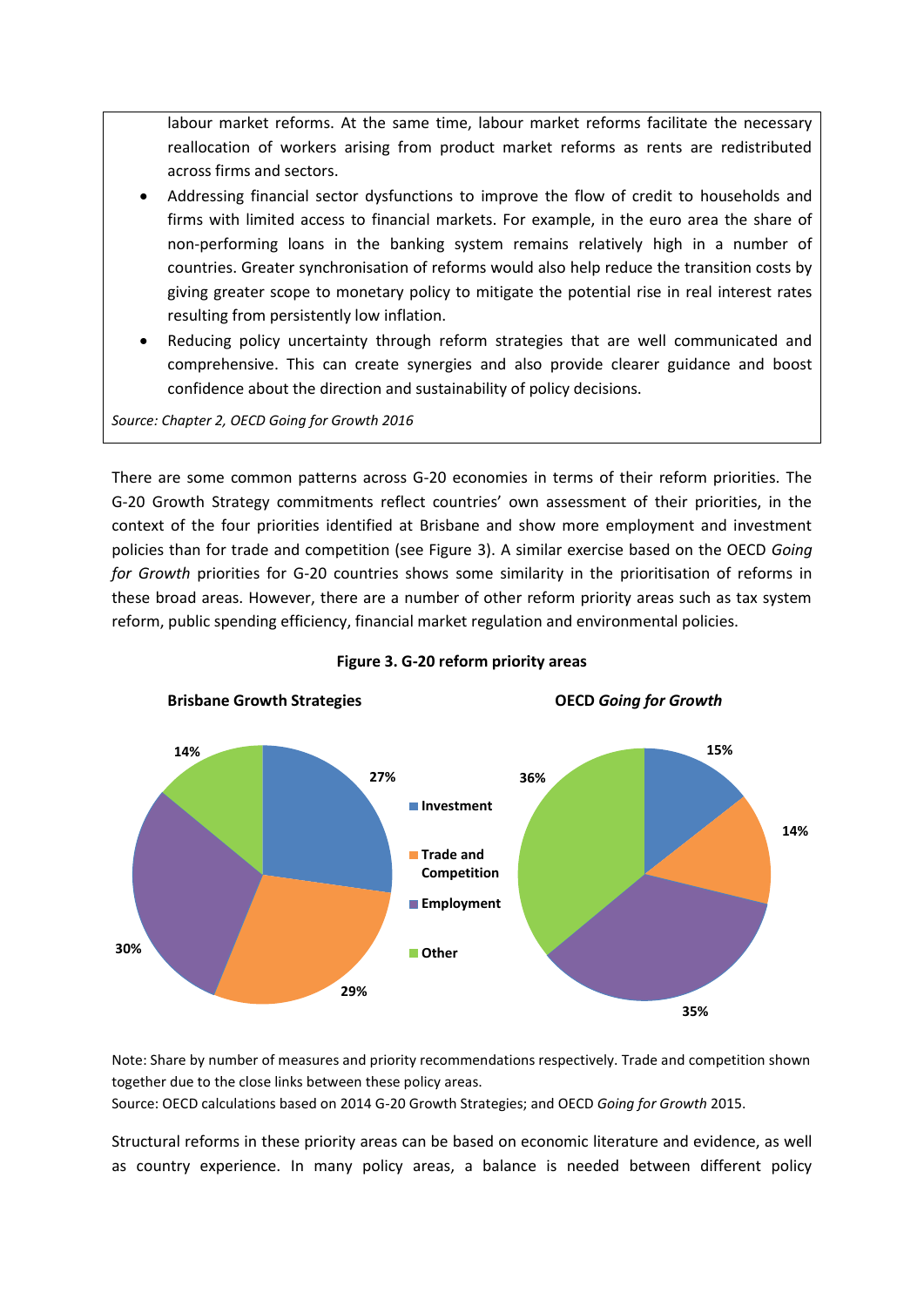considerations. For example, many regulations provide a necessary response to possible market failures, ensuring that safety standards and consumer information are adequate. At the same time, regulations can be excessive in terms of the burden they impose or their restrictive effect on competition. Equally, while some G-20 economies face challenges in preserving work incentives in their social protection systems, others need to develop wider social coverage. Finally, different countries find themselves at different points of these policy trade-offs, which are partly guided by societal preferences. However, all G20 countries can make meaningful progress in all of the priority areas which would help to achieve the objective of SSBG.